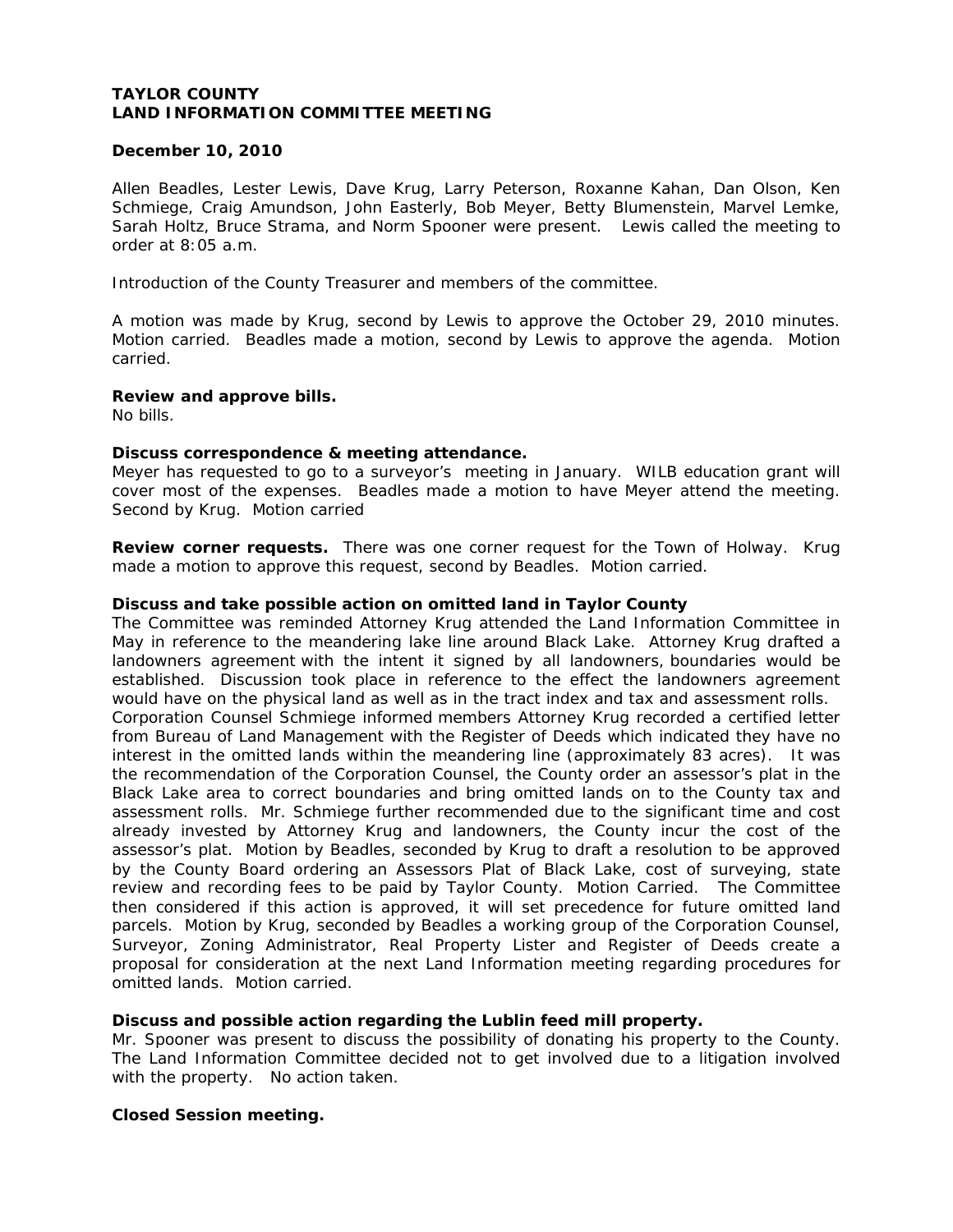Beadles made a motion to go into closed session at 8:45 AM, pursuant to Wisconsin State Statutes 19.85(1)(e) for the purpose of deliberating or negotiating the purchasing or selling of public properties, the investing of public funds, or conducting other specified public business, whenever competitive or bargaining reasons require a closed session Krug second. Motion carried. At 9:15 am Krug made a motion to go out of the closed session meeting, Beadles second. Motion carried.

Lewis made the motion to act on the decision made in closed session for Ken Schmiege to send all property owners a letter of intent, Beadles second. Motion carried.

#### **Discuss and possible action regarding 2006 tax deed fees.**

Bruce Drangle was not present. No action taken.

**Discuss & act on which parcels will be taken tax deed & set prices for future land action**. Scott Susnar – Town of McKinley parcel number 030-00466-0010 and Sophia Wolzner – Town of Medford, parcel number 032-00949-0005 was discussed. The County will take these parcels.

**Discuss and possible action regarding 2006 tax deed rental parcels.** Kahan told the committee that she had checked to see if there are renters in the Gary Gajda properties that are up for tax deed. Three of the buildings have renters in them. The committee told Kahan to follow normal procedures. No action taken.

#### **Public Input.** None.

The next meeting is scheduled for Friday, February 4, 2011 at 8:00 am. A tentative meeting is scheduled for January 28, 2011.

Krug made a motion to adjourn the meeting at 9:50am., second by Beadles. Motion carried.

Respectfully submitted, Sarah Holtz, Treasurer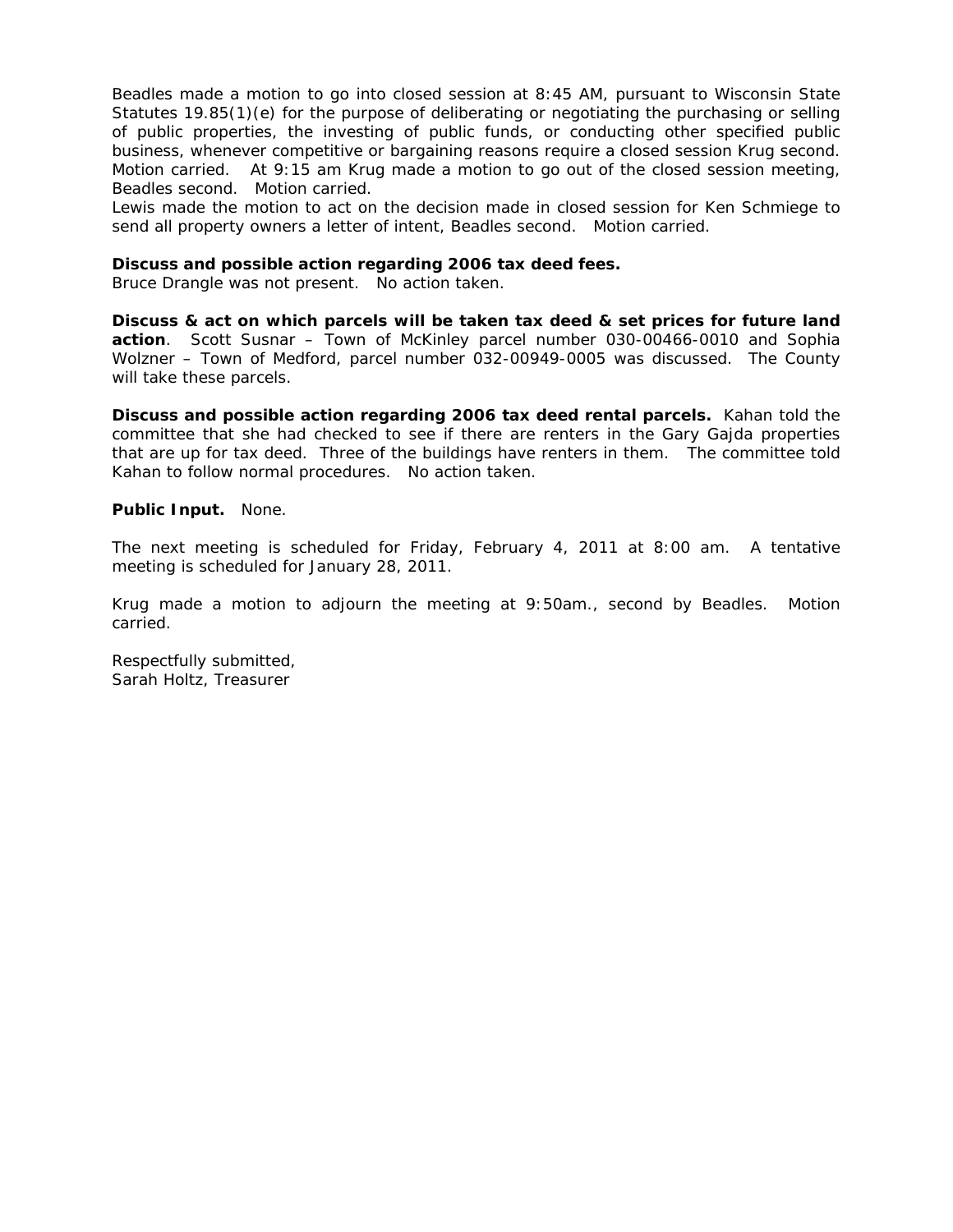#### **October 29, 2010**

Allen Beadles, Lester Lewis, Dave Krug, Larry Peterson, Roxanne Kahan, Dan Olson and Ken Schmiege were present. Chairman Beadles called the meeting to order at 8:03 a.m.

A motion was made by Krug, second by Lewis to approve the September 3, 2010 minutes. Motion carried. Lewis made a motion, second by Beadles to approve the agenda. Motion carried.

**Update on the Mudgett/Copenhaver swap with Taylor County.** Schmiege told the committee that he had two meetings with the county surveyor regarding the language in the deed. The document is ready to be signed. Schmiege is waiting for Marcie Mudgett to get back to him regarding a closing date.

**Update on the sale of the Dombrowski property in Gilman parcel number 131- 00110-0000.** Kahan told the committee that Tim Gavinski has purchased this property for \$500.00 + \$30.00 filing fees. The deed has been completed.

**Update on parcel number 044-01271-0000 Katherine Geckler (Blue Moon Lane) and 251-01419-0000 Kristine Kalmon (Lange).** Schmeige suggested that the committee give the adjoining land owners some time to resolve the issue with the Katherine Geckler property (Blue Moon Lane). After a long discussion it was decided to have Schmiege work on this with the property owners. Schmiege updated the committee on the Kristine Kalmon (Lange) property. He told the committee that he needs to contact Miss Kalmon's attorney. One thought was to open up the bankruptcy case to have this issue taken care of.

Lemke, Meyer and Blumenstein joined the meeting.

**Discuss Black Lake Meandered lake property and possible referral to Corporate Counsel for action.** After a long discussion the committee directed Schmiege to research this property and bring the findings back to the committee at a later date.

**Discuss & act on approval of bid from US Imaging for the Register of Deeds Records Conversion.** US Imaging had the awarding bid for the Microfilm Jacket Scanning Services Phase 1 which includes *Inspect Images and Report, Remove excess borders, Image enhancement, group & index pages as documents, secure pickup; image return and 2 sets of Backup DVD's for \$11,720.* Phase 2 Digitize Tract Index Books which would include *Inspect Images and report, Remove excess borders, Image enhancement, group & index pages as documents, time and travel for on-site scan and format the images & indexes to import into Trimin Land Records Management system for \$4,536.80. Total Bid amount: \$19,592.80*. WLIA Grant amount is \$21,457.00. Lemke told the committee that the amounts were estimated bid amounts and not actual costs. Krug made a motion to approve the bid to US Imaging, second by Beadles. Motion carried.

**Review and approve bills.** No Bills.

**Discuss correspondence & meeting attendance.** None.

**Review corner requests.** There were two corner requests. One for the Town of McKinley and the other in the Town of Taft. Krug made a motion to approve these requests, second by Lewis. Motion carried.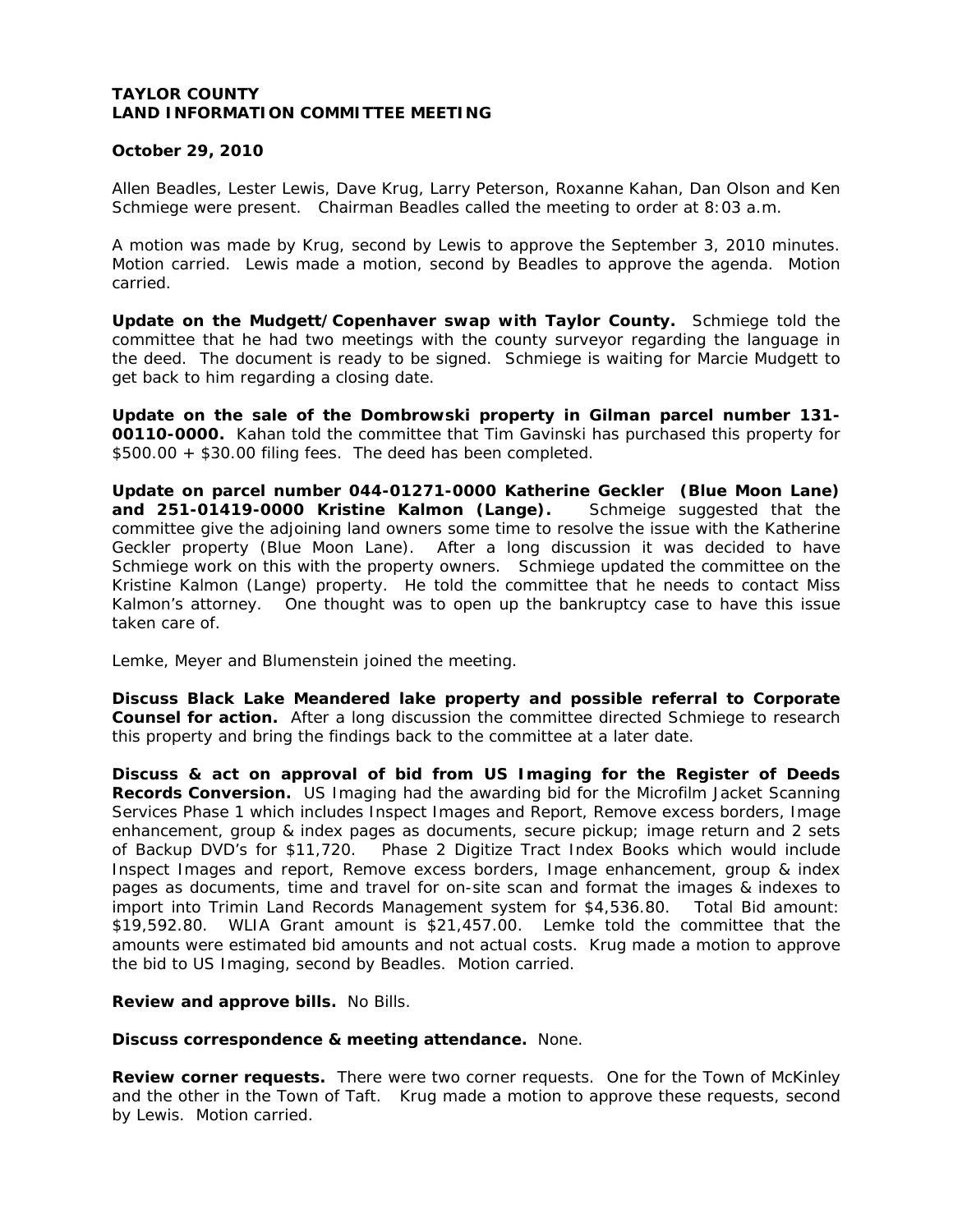**Review & take possible action on 2010 – 2015 Land Information Plan.** Easterly handed out copies of the Taylor County Land Records Modernization Plan for 2010 – 2015. He explained that the plan must be updated every 5 years. The plan gives a progress report on activities that have already been done and what needs to be done yet. Krug made a motion to approve the 5 year plan, second by Lewis. Motion carried.

9:00 am - The committee left to inspect 2006 tax deed properties.

2:25 pm – The committee returned from inspecting 2006 tax deed properties. The meeting was moved to the 3<sup>rd</sup> Floor Jury Room.

**Discuss & act on which parcels will be taken tax deed & set prices for future land action**. Please see attached sheet. Krug made a motion to have the Surveyor survey parcel number 030-00466-0010 Scott Susnar – Town of McKinley and parcel numbers 032- 00949-0004 - Jacob Sackman, 032-00949-0005 - Sophia Wolzner – Town of Medford. Second by Lewis. Motion carried.

#### **Public Input.**

The next meeting is scheduled for Friday, December 10, 2010 at 8:00 am.

Krug made a motion to adjourn the meeting at 2:44pm., second by Lewis. Motion carried.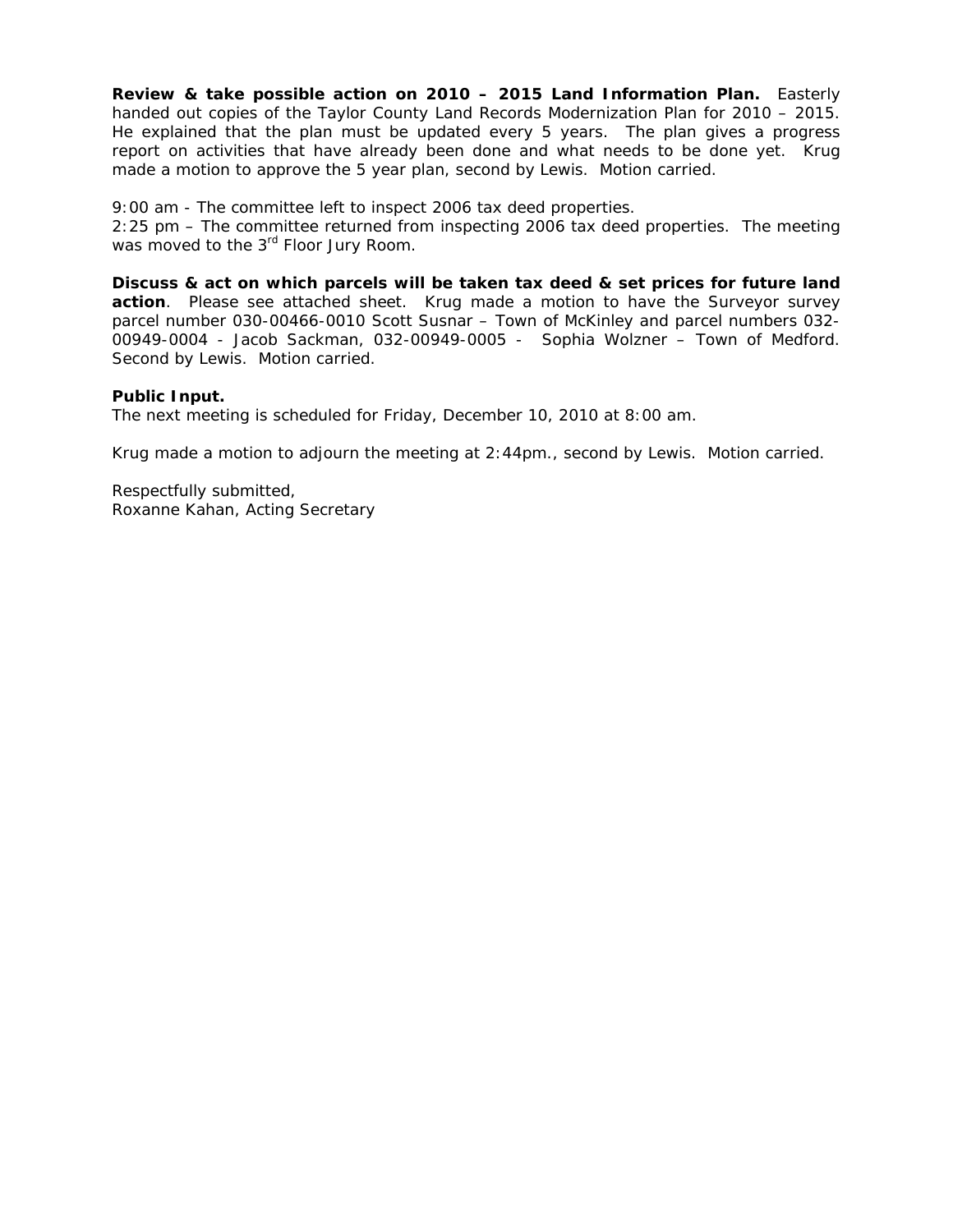# **2010 Tax Deed Parcels (2006 Delinquent) and minimum bids**

| <b>Municipality</b>                                 | Do we take it? | <b>Minimum Bid</b>             |
|-----------------------------------------------------|----------------|--------------------------------|
| <b>City of Medford</b>                              |                |                                |
| Kevin Dwyer/Joseph & Dawn Hojan                     | Take           | No bid set                     |
| <b>Todd Thiel</b>                                   | Take           | \$15,000.00                    |
| Arleigh Leach                                       | Take           | No bid set                     |
|                                                     |                |                                |
| <b>Town of Cleveland</b>                            |                |                                |
| Michael Leech                                       | Take           | \$3,000.00                     |
|                                                     |                |                                |
| <b>Town of Goodrich</b>                             |                |                                |
| <b>Antoinette Galati</b>                            | Take           | \$2,500.00<br>5 acres          |
|                                                     |                |                                |
| <b>Town of Holway</b><br>Scott & Elaine Meyer       | Take           | \$17,500.00 35 acres           |
|                                                     |                | \$35,000.00<br>5 acres & house |
|                                                     |                | \$12,500.00<br>20 acres        |
|                                                     |                |                                |
|                                                     |                |                                |
| <b>Town of McKinley</b>                             |                |                                |
| John & Normande Langlais                            | Take           | \$100.00                       |
| Scott Susnar                                        | Take           | \$500.00                       |
| <b>Town of Medford</b>                              |                |                                |
| Jacob Sackmann                                      | Take           | No bid set                     |
| Sophia Wolzner                                      | Take           | No bid set                     |
|                                                     |                |                                |
| <b>Town of Pershing</b>                             |                |                                |
| Sylvia Webster<br>Pig Farm                          | Do NOT Take    |                                |
|                                                     |                |                                |
| <b>Town of Roosevelt</b><br>Edwin & Constance Davis | Take           | \$20,000.00<br>40 acres        |
|                                                     |                | \$10,000.00<br>20 acres        |
|                                                     |                |                                |
| William Standish                                    | Take           | no bid set                     |
| Gary Gajda                                          | Take           | \$10,000.00<br>trailer court   |
|                                                     |                |                                |
| <b>Town of Westboro</b>                             |                |                                |
| Highway D Hunting Club                              | Take           | no bid set                     |
| Katherine Geckler                                   | Do NOT Take    |                                |
| Gene & Thomas Lucia                                 | Take           | no bid set                     |
|                                                     |                |                                |
| <b>Village of Lublin</b>                            |                |                                |
| Gary Gajda                                          | Take           | \$3,500.00<br>on west street   |
| Gary Gajda                                          | Take           | \$4,000.00<br>on south st      |
| Polish National Alliance Lodge #1681                | Take           | \$250.00                       |
|                                                     |                |                                |
| <b>Village of Rib Lake</b>                          |                |                                |
| <b>Walter Scotty</b>                                | Take           | \$12,500.00                    |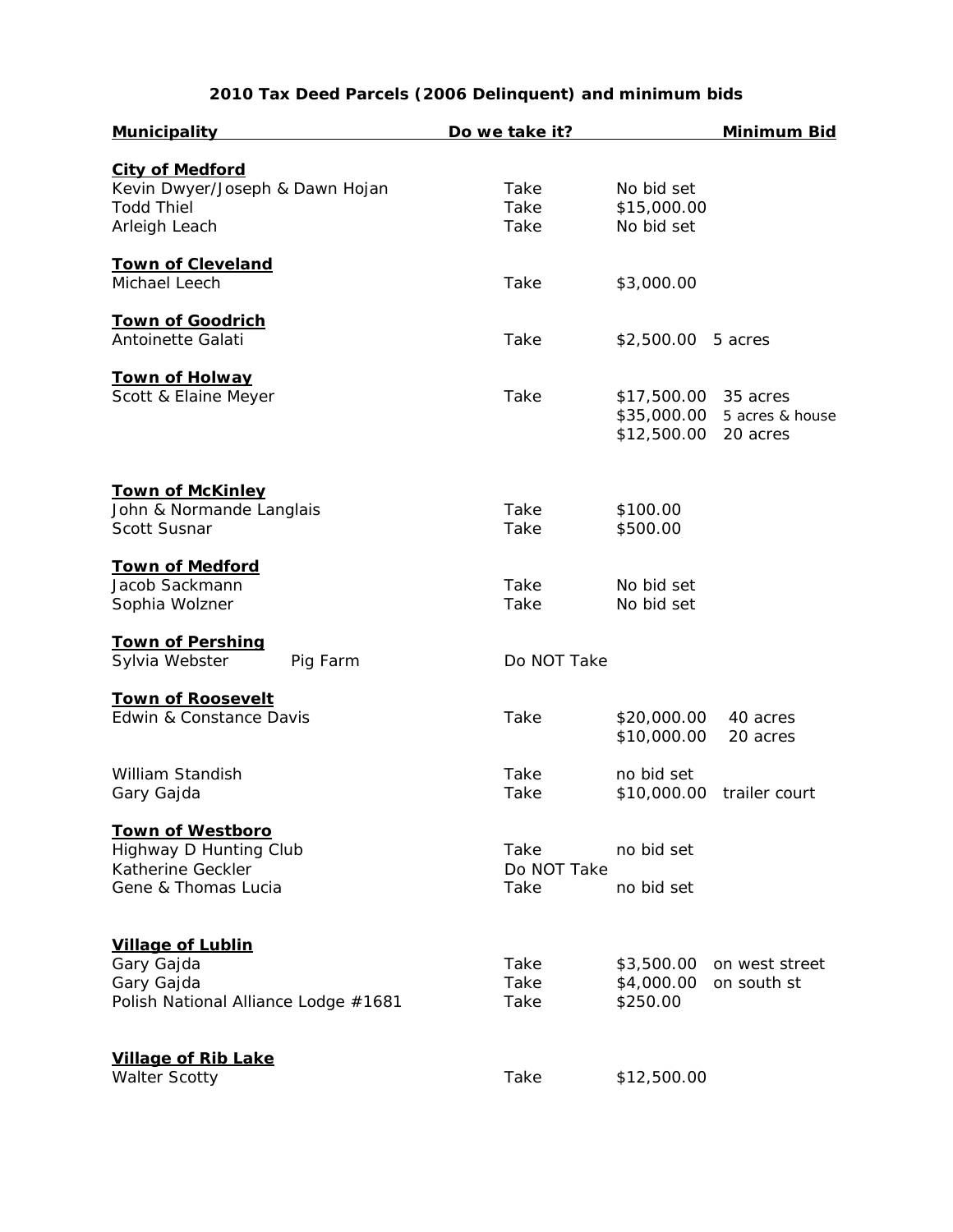#### **September 3, 2010**

Allen Beadles, Lester Lewis, Dave Krug, Larry Peterson, Bruce Strama, Betty Blumenstein, Bob Meyer, John Easterly, Marvel Lemke, Roxanne Kahan, Dan Olson and Bill Breneman were present. Ken Schmiege asked to be excused earlier. Chairman Beadles called the meeting to order at 8:05 a.m.

A motion was made by Lewis, second by Krug to approve the July 9, 2010 minutes. Motion carried. Krug made a motion, second by Lewis to approve the agenda. Motion carried.

#### **Review and approve bills.** No Bills.

**Discuss correspondence & meeting attendance.** Easterly went to a meeting with Ayres Associate regarding the new air photo procedure how to quality check photos. It was a  $\mathcal{V}_2$ day meeting. Kahan also told the committee that Marcie Mudgett called her asking about the progress of the Mudgett/Copenhaver – Taylor County swapping of land. In the November 2009 meeting it was left in the corporate counsel's hands to draft a deed. Kahan contacted Ken Schmiege's office regarding this. Ken said he was drafting the deeds. Kahan said she would add this on the next agenda to make sure it is completed.

**Review corner requests.** There was one corner request for the Town of Aurora. Lewis made a motion to approve this request, second by Krug. Motion carried.

**Review and approve Surveyor & Land Information Department budgets for 2011.** Meyer told the committee that there is no increase in his budget. Easterly told the committee that there is no increase in his budget. Lemke told the committee that the retained fees went up which increased the public access fees. Lemke stated that the imaging fees for the Surveyors Department, Land Information department, Zoning and Real Property Listers office will be covered by public access fees. Lewis made a motion to send the budgets to the Budget Review committee for their consideration. Second by Krug. Motion carried.

**Discuss & possible action regarding the sale of the Dombrowski property in Gilman, WI parcel number 131-00110-0000.** Kahan told the committee that Tim Gavinski called her last week asking if he could purchase parcel number 131-00110-0000 in the Village of Gilman for \$511.00. A letter was sent to Mr. Gavinski on September 28, 2009 from Deb Wiinamaki about the property and the DNR restrictions. Lewis made a motion for selling the property with restrictions from the DNR for \$500.00 plus filing fee's and any other fee's to Mr. Gavinski. Second by Krug. Motion carried.

**Discuss recent inquiries from adjacent land owners regarding the parcel #044- 01271-0000 Katherine Geckler that is in tax deed.** Corporate Counsel has an opinion to delay this matter for a later date. Lewis made a motion to table until the next meeting. Second by Krug. Motion carried.

**9:00am. Open/review of bids for Register of Deeds Records Conversion.** Lemke told the committee that we are not awarding immediately. She has an Evaluation Committee which is the Surveyor, IT Director, Register of Deeds and Chief Deputy Register of Deeds who will review the bids. Lewis made a motion to allow the Evaluation Committee to open the bids for the Records Conversion project and select the award, pending the Land Information Committees approval at its next meeting. Second by Krug. Motion carried.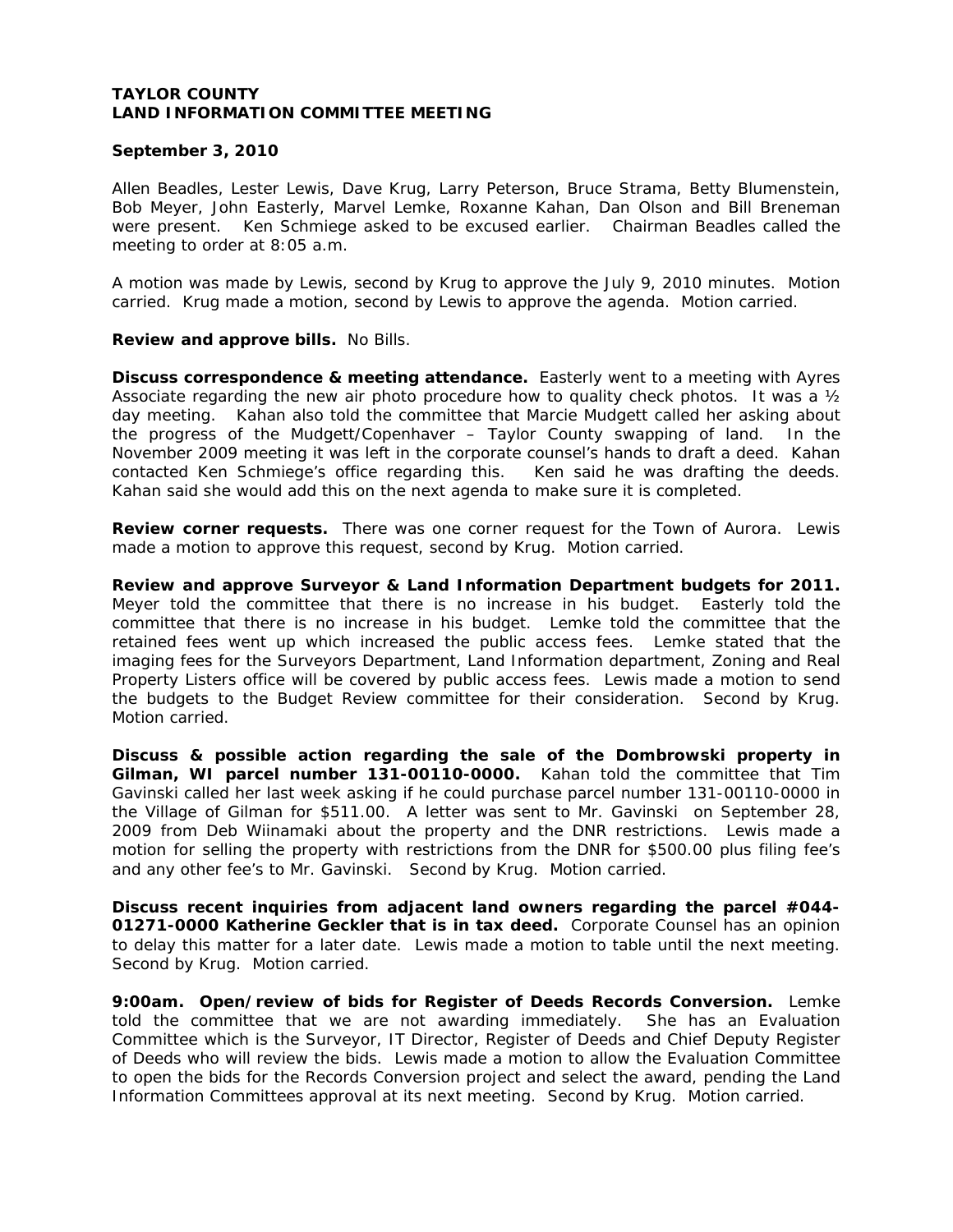#### **Public Input.**

The next meeting is scheduled for Friday, October 29, 2010 at 8:00 am. We will be viewing tax deed properties with the meeting to follow at 10:30 am.

Peterson told the committee that the property that was purchased by the Larson's has been cleaned up. They received their refundable bond within a week of purchasing the property at the land auction. The well and holding tanks are still on the property as the Larson's plan on building in the next couple of years.

Peterson asked what is happening to the Arliegh Leach property. Kahan said that she hasn't heard anything and hasn't had a chance to go over and look at the property. Kahan was directed by committee members to check with the City of Medford on the Arleigh Leach property to see what there is for Special Assessments and any delinquent charges.

Krug made a motion to adjourn the meeting at 8:48 a.m., second by Lewis. Motion carried.

**9:00 a.m. – Opening of Bids** – present Al Beadles, Chair; Bob Meyer, Sara Nuernberger and Marvel Lemke members of the Evaluation Committee.

Three bids were submitted for consideration and opened as follows:

*Integrated Imaging*, 711 N. Hickory Farm Lane, Appleton, Wisconsin – Received August 31 – 10:12 a.m. *Kell Pro USA, Inc*, 101 S 15th, Duncan, Oklahoma – Received September 2 – 2:20 p.m.

*US Imaging,* 400 S Franklin St., Saginaw, MI 48607 – Received September 2 – 4:02 p.m.

Upon further evaluation of the bids received, Taylor County's Record Conversion Project was awarded to *US Imaging* pending approval of the Taylor County Land Information Committee at its next meeting.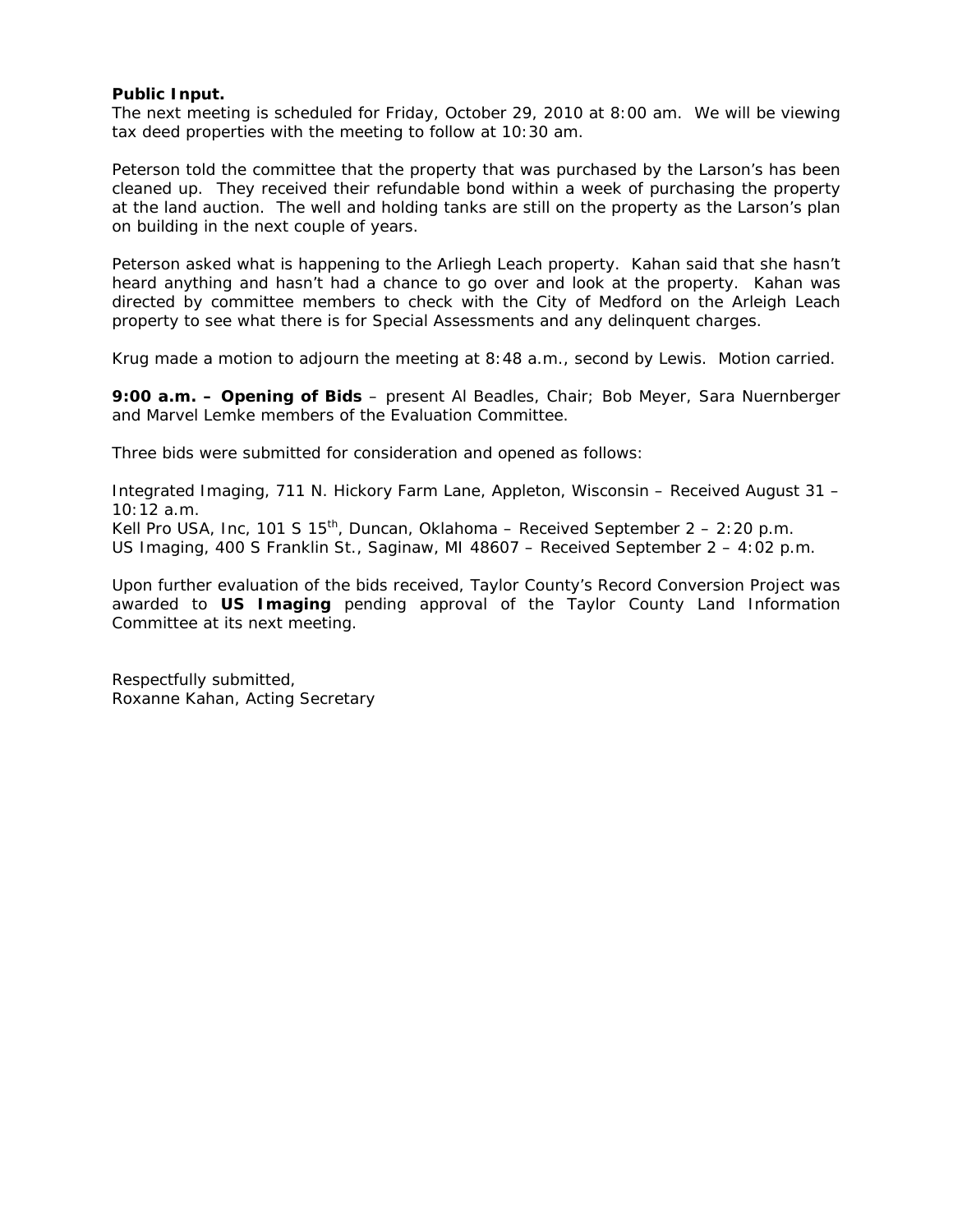#### **July 9, 2010**

Allen Beadles, Lester Lewis, Dave Krug, Larry Peterson, Bruce Strama, Betty Blumenstein, Bob Meyer, John Easterly, Marvel Lemke, Roxanne Kahan, Michelle Grimm, Bonnie Brunner, Bill Breneman and Ken Schmiege were present. Dan Olson was absent. Chairman Beadles called the meeting to order at 8:00 a.m.

A motion was made by Lewis, second by Krug to approve the May 14, 2010 minutes. Motion carried. Lewis made a motion, second by Krug to approve the agenda. Motion carried.

**Introduce & welcome new members.** Everyone at the meeting introduced themselves.

**Review and approve bills.** No Bills.

**Discuss correspondence & meeting attendance.** No correspondence.

**Review corner requests.** There were two corner requests. One in the Town of Maplehurst and one in the Town of Roosevelt. Krug made a motion to approve the corner requests, 2<sup>nd</sup> by Lewis. Motion carried.

**Discuss & possible action regarding 2006 tax deed property at 130 N. Park Ave, Medford, WI.** Kahan explained to the committee that she had a call from Mrs. Brunner regarding the property at 130 N. Park Ave. Mrs. Brunner asked the committee if her brother (Arleigh Leach) could Quit Claim Deed the property to Taylor County as it is in arrears and the county could take it as tax deed property in December 2010. Ken Schmiege recommended not taking this property from Leach at this time. No action taken.

**Discuss & act on correct account(s) for payment of the 2010 plat books.** Kahan explained to the committee that at the last meeting she was directed to take the funds for plat books out of the Tax Deed budget. General Accounting said that the Tax Deed budget should not be purchasing plat books. The plat books were purchased from the individual departments with the Land Information Committee books coming out of the Land Information fund. Lewis made a motion to approve the plat books being paid from the appropriate departments with the Land Information Members plat books coming out of the Land Information fund. Krug second the motion. Motion carried.

**Discussion on future plat books.** It was a lengthy discussion regarding the printing of plat books this year. Michelle Grimm explained how the 4H group was printing books and compiling them. Grimm prints the books when she is in the office. She has volunteers come in and compile the books. It takes 1 hour to print 50 books. Grimm said the sales have been overwhelming as normally they sell 500 a year. She said that they sold 400 in 3 months. Grimm said that they get out the advertiser books first. That is 160 books. Grimm was told by members that it is a good product. Grimm indicated the 4H will continue to generate the plat book in the future with the assistance of the land information offices.

**Discuss & act on parcel #251-01419-0000 that was marked bankruptcy and should not have been in bankruptcy.** Kahan explained to the committee about a parcel that was inadvertently marked as bankruptcy. The tax payer has not been getting notices for the 2002, 2003 and 2004 taxes as they were marked bankruptcy. The 2005, 2006, 2007, 2008 and first half of the 2009 taxes have been paid. Krug made a motion to have Ken Schmiege send a letter to the tax payer regarding the error and a possible payment plan**.** Lewis second the motion. Motion carried.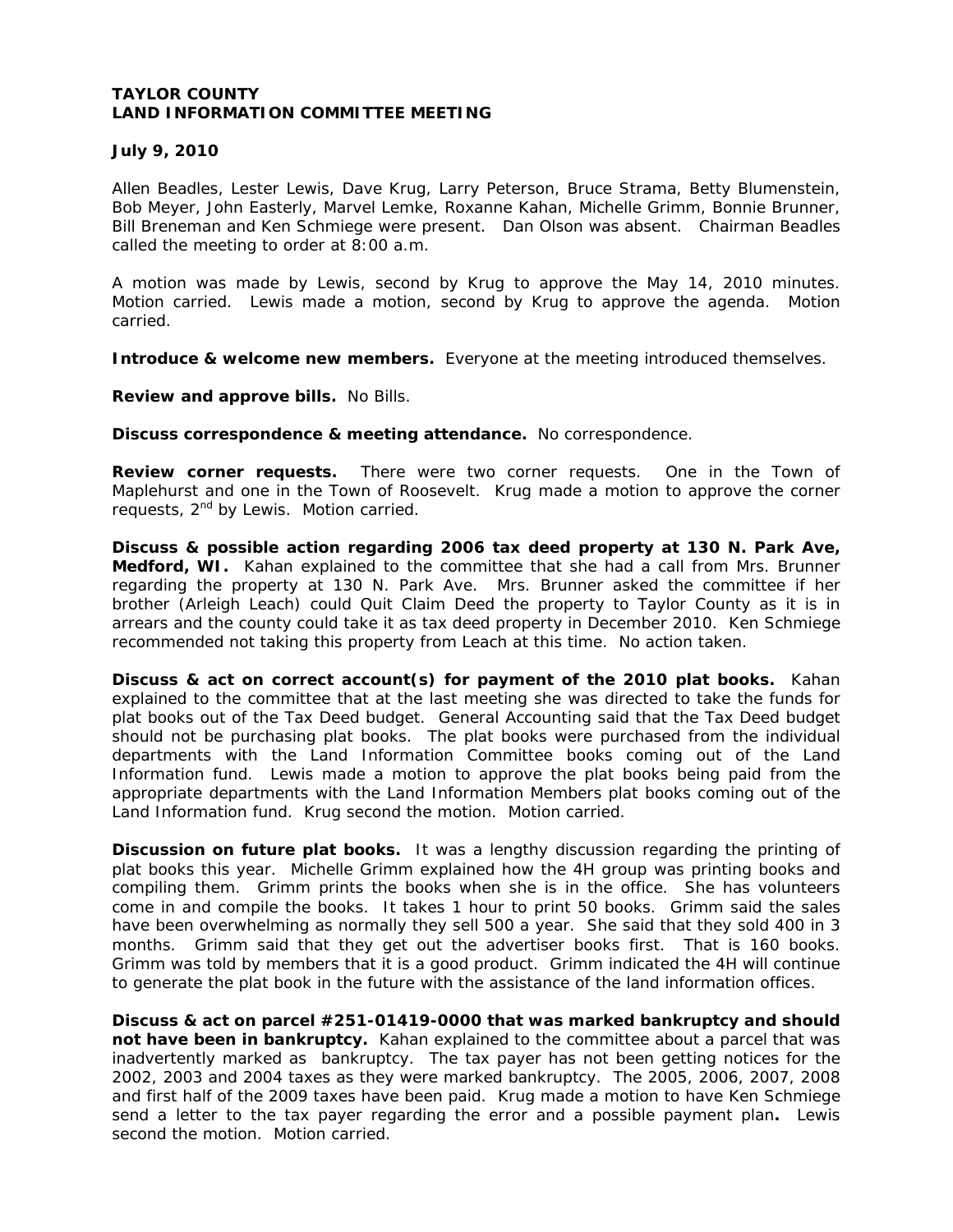**Discussion on request to purchase Pt of Outlot 1 Replat of Jentzsch's addition.** Kahan told the committee that she was talking to Jeff Ludwig, Maintenance Director about the property that Mr. Heser would like to purchase. Ludwig said that the property owned by Taylor County is part of the Rails to Trails property and the county would not want to sell this. Mr. Schmiege stated to the committee that Taylor County can legally sell a part of this property if they chose to do so. Lewis made a motion to turn down the request to purchase Pt of Outlot 1 Replat of Jentzsch's addition. Krug second the motion. Motion carried.

**Discuss & act on 2010 WLIP Base Budget/Education Grant Application.** Meyer told the committee that he queried the group asking for ideas for the grant which was due June 22. The grant application has been sent in with the request being directed towards the conversion of microfiche records as well as the tract indices in the Register of Deeds office. This is a part of our five year land information plan. The grant can be revised if the committee wishes. Lewis made a motion to approve the grant for the Register of Deeds office, second by Krug. Motion carried.

**Public Input.** Strama told the committee that a bill from Gowey's office for the Copenhaver Mudget swap with Taylor County wasn't paid. The bill was for title insurance and the amount was \$304.00. It is now paid. This billing had been previously approved by the committee.

The next meeting is scheduled for Friday, September 3, 2010 at 8:00 am.

Krug made a motion to adjourn the meeting at 9:15 a.m., second by Lewis. Motion carried.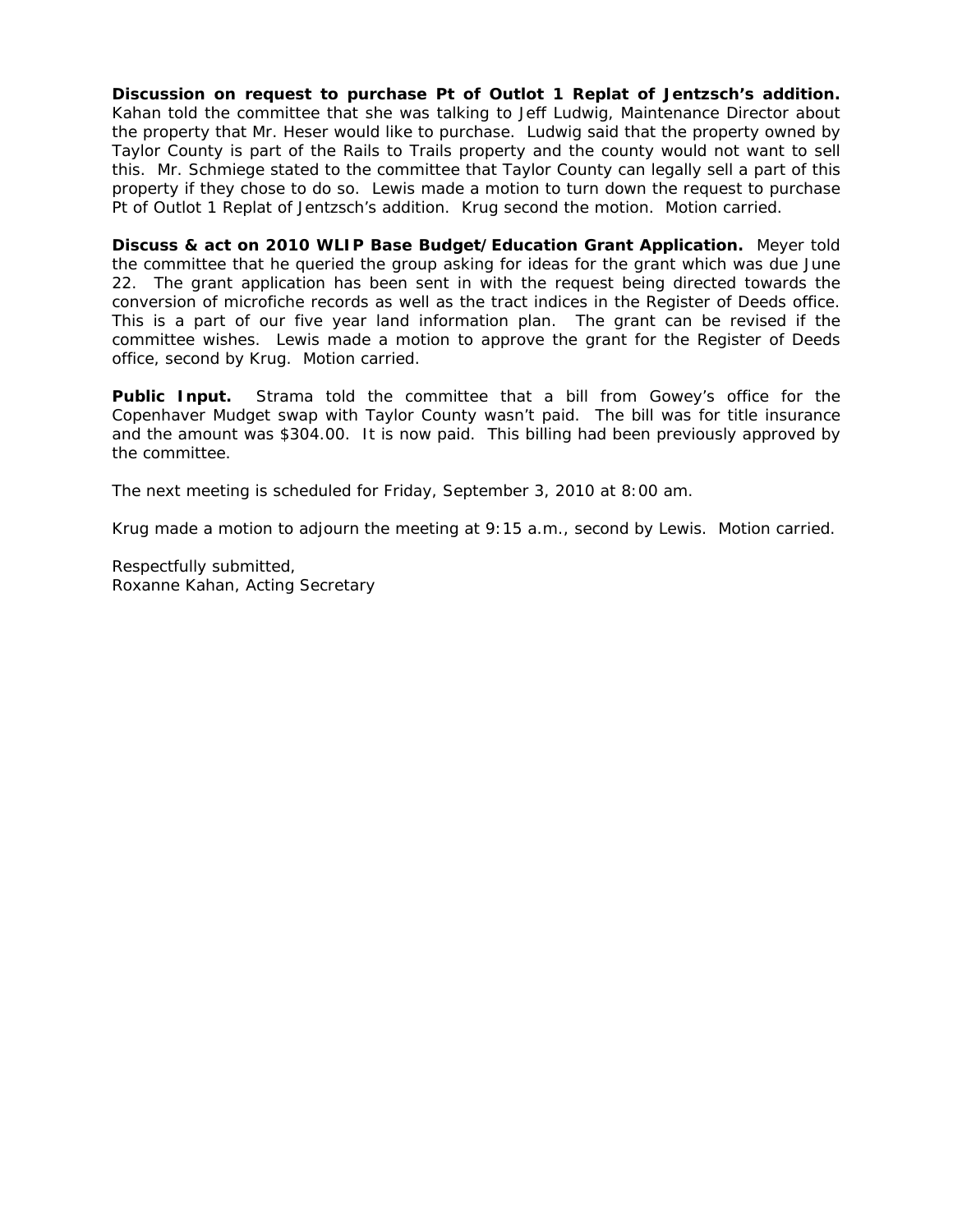#### **May 14, 2010**

Allen Beadles, Lester Lewis, Dave Krug, Larry Peterson, Bruce Strama, Betty Blumenstein, Bob Meyer, John Easterly, Marvel Lemke, Roxanne Kahan were present. Chairman Beadles called the meeting to order at 8:02 a.m.

A motion was made by Lewis, second by Krug to approve the April 9, 2010 minutes. Motion carried. Krug made a motion, second by Lewis to approve the agenda. Motion carried.

#### **Review and approve bills.** No Bills.

**Discuss correspondence & meeting attendance.** Kahan told the committee that the State Treasurer's office sent the County Treasurer a listing of Unclaimed property in Taylor County. The listing is posted on the Taylor County website.

**Review corner requests.** No corner requests.

**Discussion on request to purchase Pt of Outlot 1 Replat of Jentzsch's addition.** John Heser asked the committee if he could purchased part of Outlot 1 as he plans on building a shed. We would need a legal opinion from the Corporate Council and also would like to look at the property. They would like Bob Meyer to stake out all four corners on Lot 3. Krug made a motion to table until the next meeting. Mr. Heser asked what the cost would be. Lewis explained that all the expenses, which would include the appraisal, survey and any additional expenses, would be the purchase price. Lewis second the motion. Motion carried.

**Discuss & possible action regarding the Black Lake Meandered lake property in Section 29, Town of Westboro.** Greg Krug explained to the committee the history of the black lake meander property. Greg put together an agreement with all the land owners around this area so that everyone has boundaries. By doing it this way will save dollars for everyone and also get the land on the tax roll.

Lewis made a motion to approve signing of the document pending property descriptions per Real Property lister and Register of Deeds with the \$100.00 to come from the Tax Deed Fund. Second by Krug. Motion carried.

**Update on Platbook status**. Lemke indicated she had requested this item be placed on the agenda but since that time, she has received books to sell in her office. Lemke was told they would be done on several different dates and had the public coming in several times trying to obtain a copy. Krug told the committee that there were issues with producing the books. There are no complimentary issues. A question was asked who is checking for accuracy. Krug will check with the extension office on these issues. Krug made a motion to provide plat books to the Land Information committee, Ad Hoc members and ex-officials with the money coming from the Tax Deed budget. Second by Lewis. Motion carried.

**Discuss new recording fee/redaction for real estate documents.** Redaction was signed into law. The new flat fee will be \$30 effective June 25, 2010.

**Land Information Council Membership per SB507**.We need to add two additional committee members per state legislation. One realtor employed within the county and one emergency medical service provider employed within the county. We'll need a legal opinion on how this will be accomplished. The committee would like Kahan to let Marie Koerner that we need a meeting of the Committee of Rules for adding the additional committee members and to also get a legal opinion from Mr. Anderson on how to accomplish this.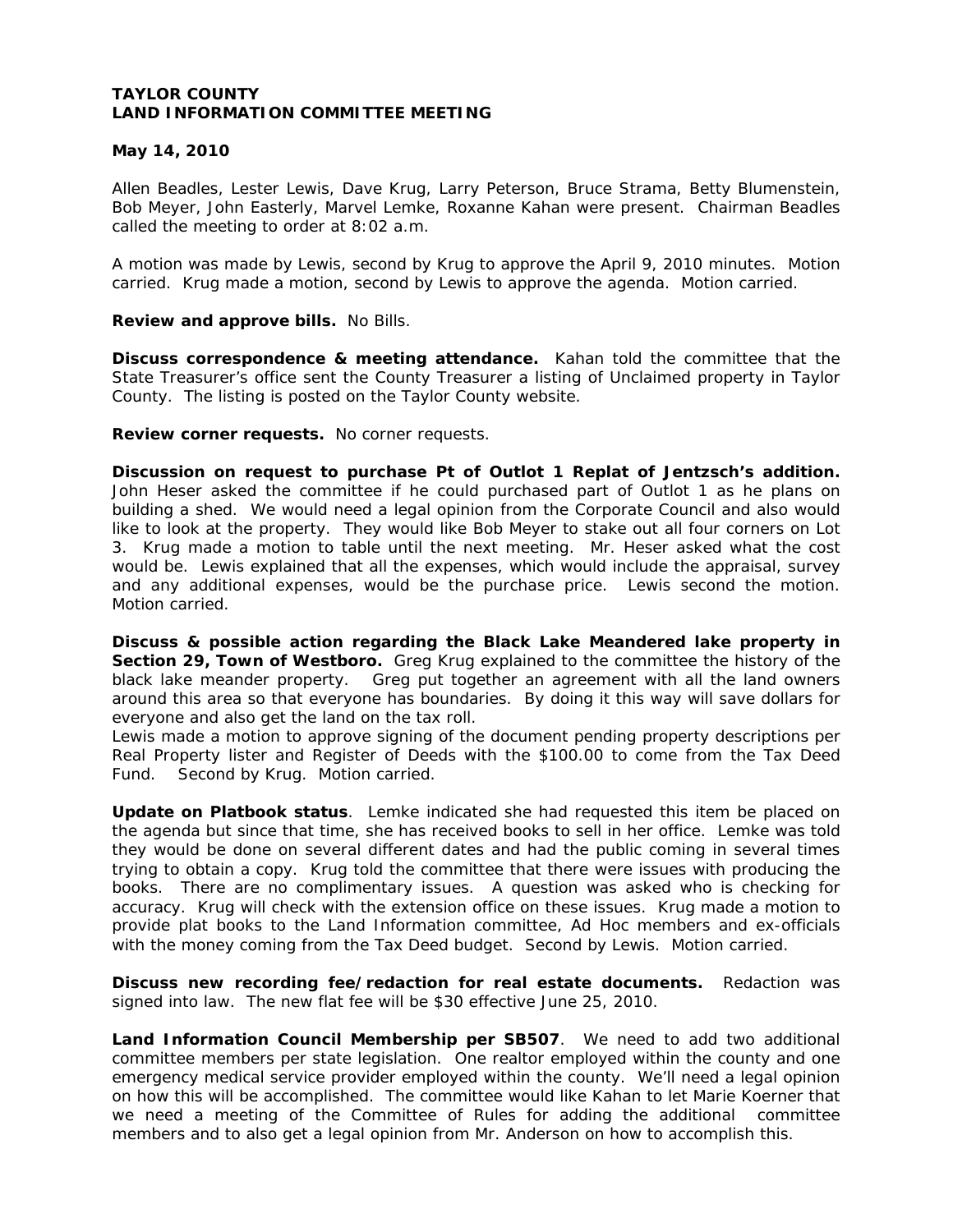**Discuss & take possible action on having the County Surveyor do a topographic survey of a portion of the courthouse grounds.** Meyer was approached by Lewis and Ludwig regarding issues with the retaining wall on the courthouse grounds. The wall is failing. Meyer figured it would take  $3 - 4$  hours to put together a topo. Lewis told the committee that the sewer under the sidewalk and going west will need to be replaced. Krug made a motion to have Meyer survey a portion of the courthouse grounds. Lewis  $2^{nd}$ . Motion carried.

**Discuss & possible action about the 90 day stipulations or extend time of completion with approval from Zoning, on the property at W2890 County Road C, Medford, WI.** Kahan told the committee that one of the bidders interested in the property would like to have the 90 day stipulation extended to 120 days. Lewis made a motion to extend the 90 day stipulation to 120 days plus a \$5,000.00 refundable bond. Krug 2<sup>nd</sup>. Motion carried.

**Discuss & possible action regarding the clause for the quick claim deed reverting back to the county on the property at N9111 County Rd C, Rib Lake.** At the April 9th Land Information Committee meeting, a motion was approved to accept the offer from the Rib Lake Nordic Ski & Snowmobile Club- that the club pays the taxes & fees of \$3,360.17, meets DNR requirements (abandoned driveway), enhance land with the revisionary clause that if the Club ceases to exist more than one year the property reverts back to the county, with the agreement that the property would be cleaned up within 90 days. Rollie Thums explained to the committee that they did some checking and found out that the Rib Lake Ski and Snowmobile Club would need to pay for real estate property taxes even though they are a non-profit organization. Due to this, he would like to have the clause of *reverting back to the county if the club no longer existed for a year* removed from the quick claim deed. Lewis made the motion to change the agreement by removing the clause. Krug  $2^{nd}$ . Motion carried.

# **Public Input.** None.

The next meeting is scheduled for Friday, July 9, 2010 at 8:00 am.

Lewis made a motion to adjourn the meeting at 9:45 a.m., second by Krug. Motion carried.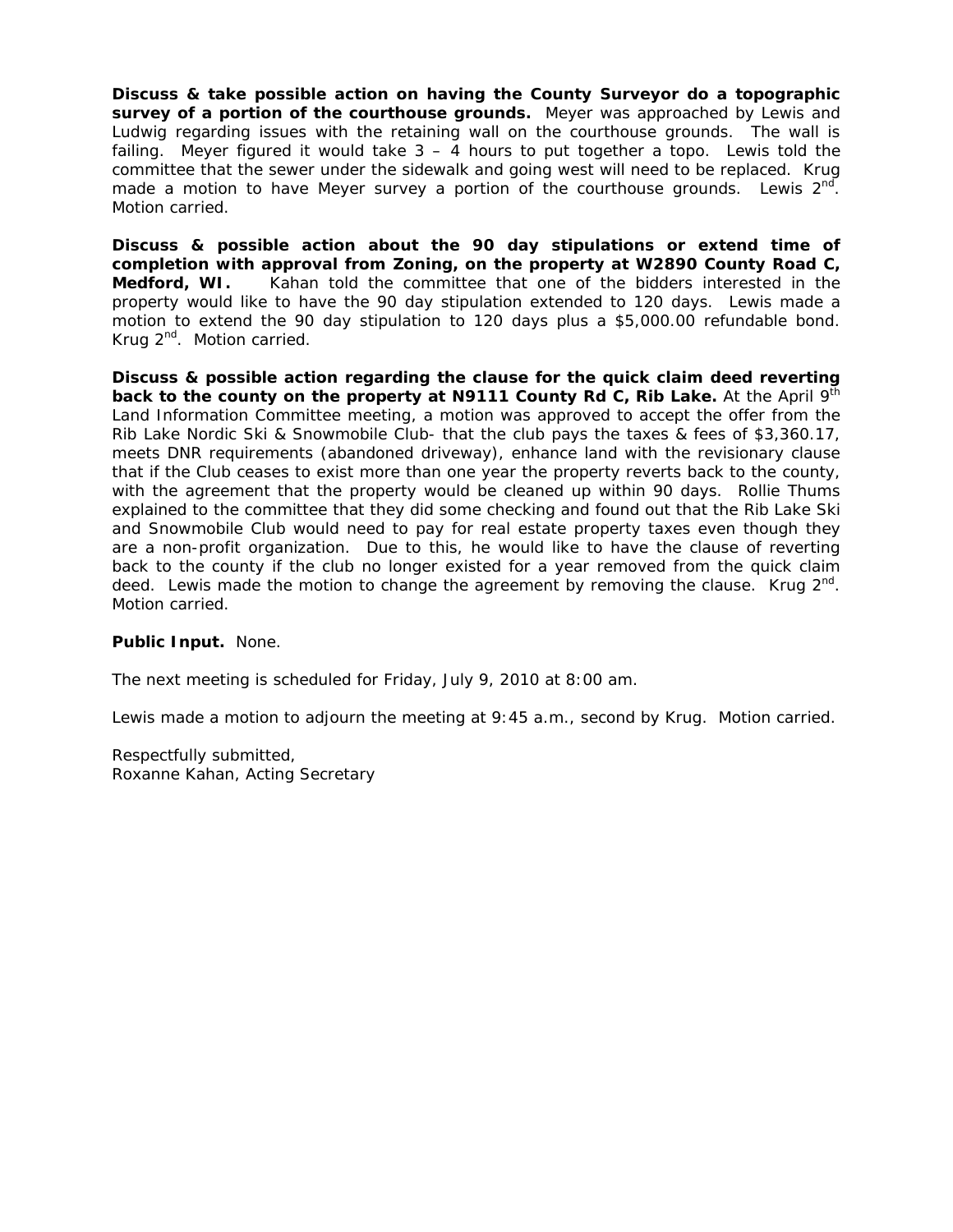## **TAX DEED LAND SALE MAY 14, 2010**

Town of Browning - Steve and Bonnie Larson purchased property for \$6,000.00 plus \$5,000.00 refundable bond.

Town of Ford – Willie and Kimberly Anderson purchased property for \$125.00.

Village of Lublin – Holy Assumption Orthodox Church purchased property for \$1,800.00.

Village of Rib Lake – Douglas Reavis & Clifford Mann purchased property for \$675.00.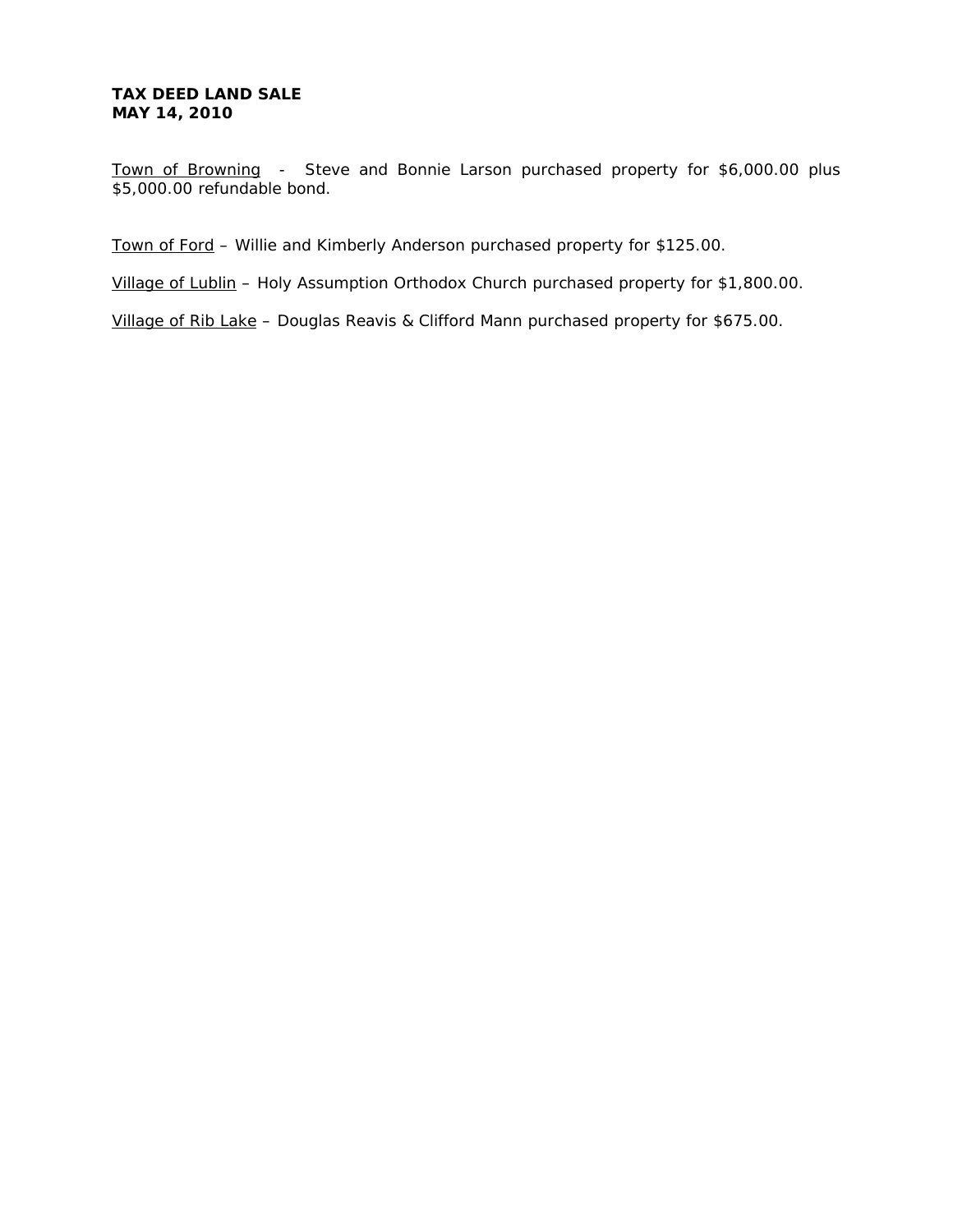#### **April 9, 2010**

Allen Beadles, Lester Lewis, Dave Krug, Larry Peterson, Bruce Strama, Betty Blumenstein, Bob Meyer, John Easterly, Marvel Lemke, Roxanne Kahan, Greg Wendt, Steve Anderson, Robert Brandner , Mark Berglund, and Rollie Thums were present. Chairman Beadles called the meeting to order at 8:04 a.m.

A motion was made by Lewis, second by Krug to approve the February 19, 2010 minutes. Motion carried. Lewis made a motion, second by Krug to approve the agenda. Motion carried.

**Review and approve bills.** Meyer told the committee that he had a bill of \$262.00 that was already paid for fixing the door of the van.

**Discuss & possible action on the property at N3352 Woodland, Medford, WI.** Kahan explained to the committee that Mr. Wendt did not redeem his property on March 29, 2010. An eviction notice was served by the Taylor County Sheriff's Department on March 30, 2010. On April  $1^{st}$ , Mr. Daryl Wendt called the Treasurer's Office to ask if he could redeem the property. He had the money to redeem. Anderson told the committee that they are free to do as they please. Robert (Bob) Brandner spoke to the committee. Mr. Greg Wendt is 46 years old and employed with limited hours. He has tried to get loans and could not get them. Daryl Wendt is Greg's father and has the money to redeem the property. Bob Brandner is asking the committee to let the Wendt's redeem the property. Lewis – agree to redeem, they didn't meet the criteria, but close to the date. Lewis does not want to take house where people live. Krug – homestead aspect of this if sale of property on May  $14<sup>th</sup>$ , proceeds are split between the county and the home owner. Lewis – there are a certain number of days to claim balance of proceeds. Kahan explained that no letter was submitted for proceeds. Krug – not in the business of taking homes away. Lewis made a motion to **accept the check from Daryl Wendt in the amount of \$19,781.53 and allow Mr. Greg Wendt to redeem the property at N3352 Woodland, Medford, WI with all additional expenses paid within 10 days**, second by Krug. Motion carried. Bob Brandner thanked committee. Anderson left the meeting.

**Discuss correspondence & meeting attendance.** None.

**Review corner requests.** No corner requests.

**Discussion on request to purchase Pt of Outlot 1 Replat of Jentzsch's addition.** Mr. John Heser could not be here as he is working today. Kahan gave committee members a copy of the letter from Mr. Heser and read the letter to the committee. Lewis made a motion to table this until the next meeting, second by Krug. Motion carried.

**Discuss & possible action on flat fee registration.** This is for recording documents. No action in legislature yet. Will put on next Agenda.

**Discuss memorial for Debra Wiinamaki.** Kahan told the committee that the Taylor County Employees and County Board members have donated money towards a memorial for Debra Wiinamaki. The memorial will be a red maple tree planted on the north side of the courthouse with a bench and flower beds. This is not tax payers money. No action taken.

**Discuss & act on setting minimum bids for Tax Deed Land Sale parcels.** Town of Browning – parcel number 004-00714-0002 Krug made a motion that the minimum bid of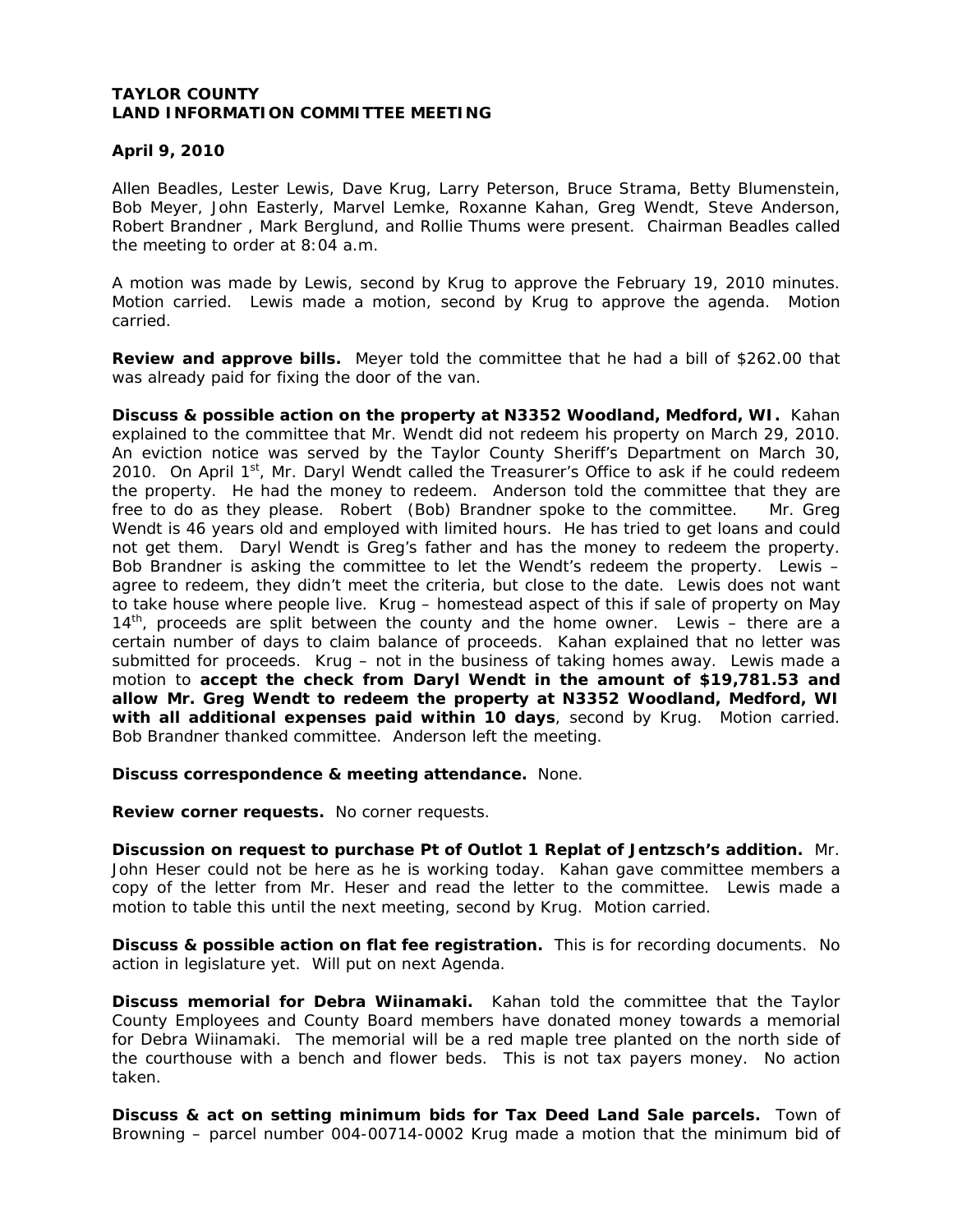\$100.00 with stipulations (either to bring it up to code or demolish it within 90 days plus a \$5,000.00 refundable bond). The Bond will be refunded when Zoning has approved the demolition. Second by Lewis. Motion carried.

Town of Ford – parcel number 012-80002-0000. Lewis made a motion to a minimum bid of \$50.00 and require a plat survey by the Surveyor's department. Krug second the motion. Motion carried.

Anderson returned to the meeting.

**Discuss & possible action for the Rib Lake Ski Club (a non-profit organization) acquiring tax deed property at N9111 County Rd C.** Peterson told the committee that the driveway needs to be moved. There are holding tanks and a well on the property. Rollie Thums (Rib Lake Ski club member) told the committee that the well is capped and the tanks are still there. He also told the committee that there is garbage added weekly to the property. About 1.5 acres of it is swamp. The Club proposes to clean it up-remove the driveway completely. They would like to build a small warming shed, rest room, running water, bathrooms, and place to change clothes. The Club would maintain it. Anderson told the committee that they cannot donate to the ski club. Taylor County can sell to a party for public use. Taylor County can convey to public use from some entity. Thums told the committee that the Club would pay the back taxes and fee's before the land auction and clean it up at their expense. Thums told the committee that the Club would put a revisionary clause in the contract that if the Club ceases to exist more than one year, it would revert back to the county. Krug made a motion to except the offer from the Rib Lake Nordic Ski & Snowmobile Club- that the club pays the taxes & fees of \$3,360.17, meets DNR requirements (abandoned driveway), enhance land with the revisionary clause that if the Club ceases to exist more than one year the property reverts back to the county. Second by Lewis. Krug made an amended motion that the Club has 90 days to clean up the property. Motion carried. Lewis second, motion carried.

**Discuss & act on setting minimum bids for Tax Deed Land Sale parcels – continue -** . Village of Lublin – parcel number 146-00152-0000. Krug made a motion to set the minimum bid \$100.00, second by Lewis. Motion carried.

Village of Rib Lake – parcel numbers 176-00358-0000 & 176-00357-0000. Lewis made a motion to set the minimum bid \$500.00, second by Krug. Motion carried.

#### **Public Input.** None.

The next meeting is scheduled for Friday, May 14, 2010 at 9:00 am.

Lewis made a motion to adjourn the meeting at 9:45 a.m., second by Krug. Motion carried.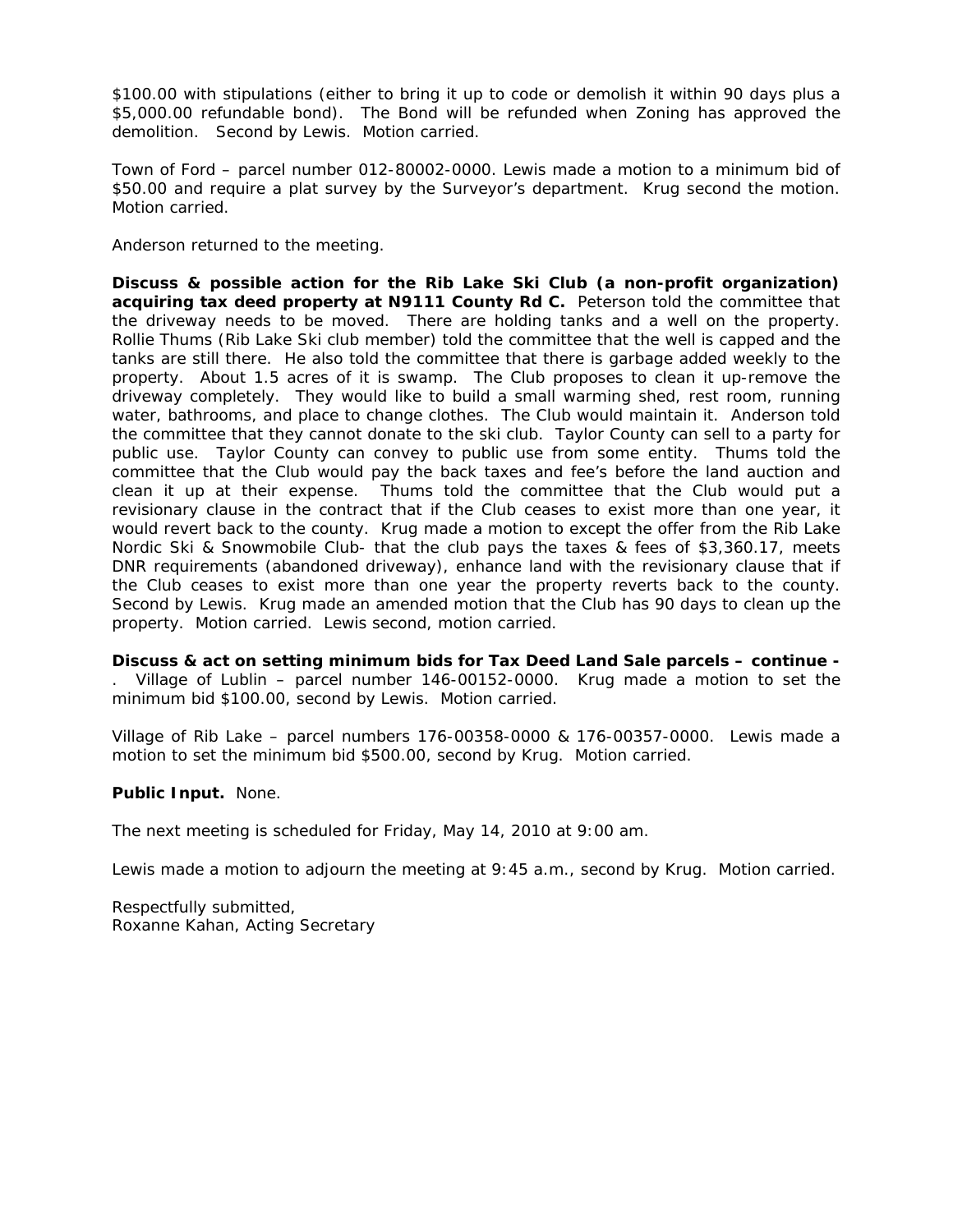#### **JOINT BUILDING GROUNDS & PARKS AND LAND INFORMATION COMMITTEES**

March 11, 2010 County Board Room

**Call Meeting to Order:** Allen Beadles called the meeting to order at 1:35 p.m.

**Members Present:** Allen Beadles, Chuck Zenner, Diane Albrecht, Lester Lewis, and Dave Krug

**Members Absent:** All Present **Other Attendees:** Steve Anderson, Fred Parent, James Seidl, Jeff Ludwig, John Fales, Gary Stanton, Sue Emmerich, Jim Bauer, Randy Oaklief and Brian Wilson (The Star News). Paula Liske (WKEB) arrived at approximately 1:43 p.m.

**Discuss and act on the proposed agreement with Northcentral Technical College (NTC) related to acquisition of buildings and property at the education property:** Strama distributed copies of the proposed agreement along with an e-mail he had received from NTC CPA Jane Kittel addressing several issues included in the original agreement. Corporation Counsel Steve Anderson allowed a period of time for those present to scan the agreement prior to his review of several areas of the agreement. Anderson stated that most of the agreement was pretty standard and that he was satisfied with the transaction as set up by NTC.

 The addendums were the main point of discussion, with the first addendum (ADDENDUM A TO QUIT CLAIM DEED) of property was reviewed first. Anderson had some concern over the language in the addendum which he will address with an NTC attorney. He also stated that NTC has all of the say in the agreement. Dave Krug felt that the sale of the property "at any particular price" in the second paragraph should be somehow tied to appraised value of the property. Anderson will discuss the issue with NTC's attorney. The e-mail from Kittel stated that working could be clarified in the addendum.

 The second addendum (ADDENDUM A TO QUIT CLAIM DEED) of the tower was also reviewed. The original addendum stated that the tower would be transferred to Taylor County and that NTC would receive 50% of the gross revenue from the tower. The e-mail from Kittel stated that if the revenue were changed to 50% of the net that NTC would have to agree to with any maintenance expense prior to expenditure. Committee members present seemed to think that if the county were liable that those decisions should be made by the county, also noting that the county would naturally act responsibly as the county would be out the same amount of revenue as NTC for any maintenance performed. Anderson felt that if NTC were given authority to decide what maintenance is to be performed, that a list should be compiled of possible maintenance issues that may arise and be included in the agreement. There was also discussion concerning a possible time frame for payment of the revenues generated by the tower. Several in attendance felt that there should be a limit on how many years the payments should be made. Strama suggested that maybe 50% of the revenues be paid to NTC as long as the proposed facility is owned by NTC, if the building was no longer used by NTC for educational purposed the payments would cease.

 Following the discussion Anderson stated that he will be in contact with the NTC attorney and will address the issues discussed. Overall the consensus was that the issues discussed could be ironed out with an agreement reached that is satisfactory to both entities.

**Adjournment:** With no further business, Albrecht/Zenner to adjourn the meeting at 2:25 p.m. The motion carried.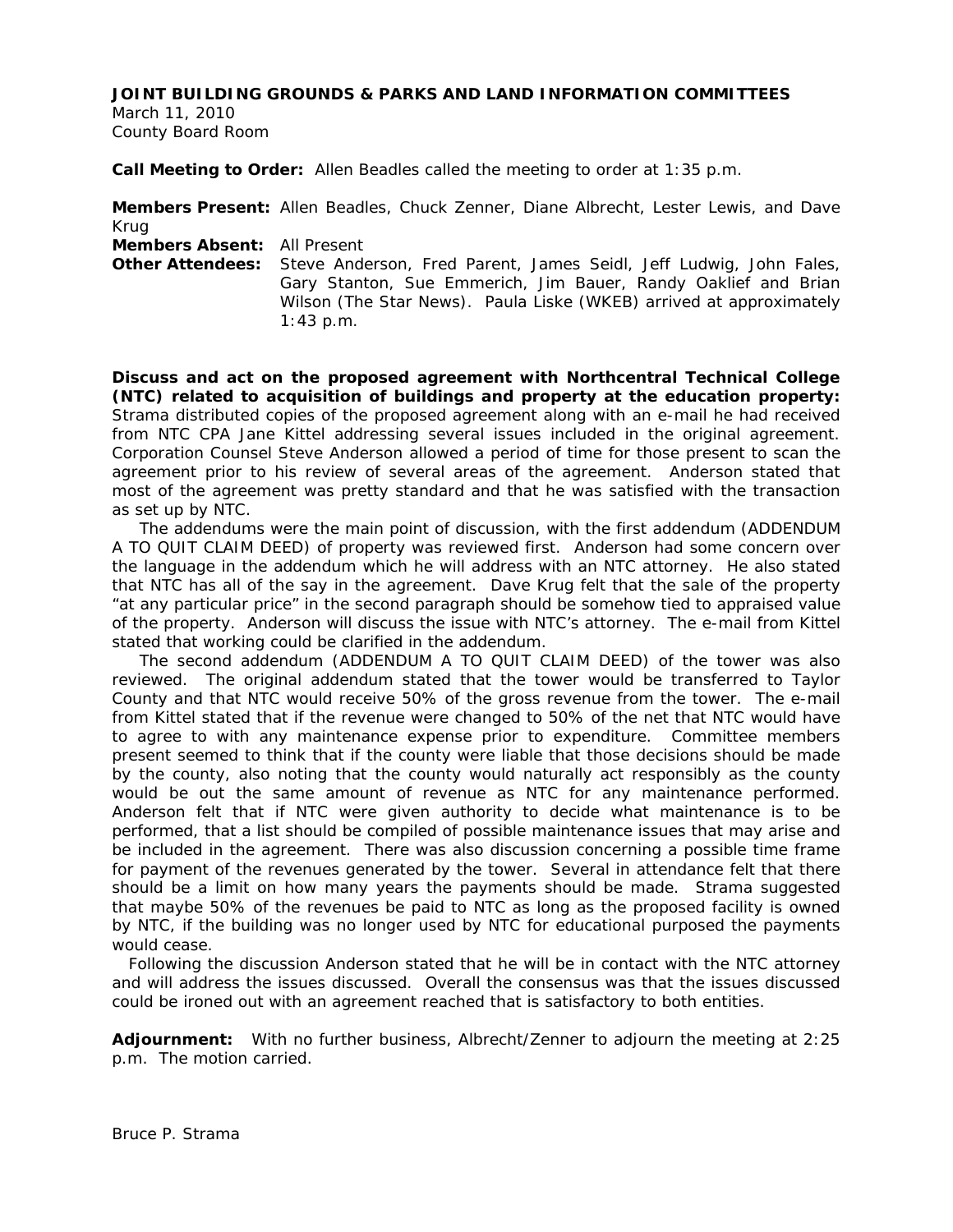#### **February 19, 2010**

Allen Beadles, Lester Lewis, Dave Krug, Larry Peterson, Bruce Strama, Betty Blumenstein, Bob Meyer, John Easterly, Marvel Lemke, Roxanne Kahan, Greg Wendt, LuDean Jankovic , Scott Bromann and Mark Bergmann were present. Chairman Beadles called the meeting to order at 8:03 a.m.

A motion was made by Krug, second by Lewis to approve the December 11, 2009 minutes. Motion carried. Lewis made a motion, second by Krug to approve the agenda. Motion carried.

**Review and approve bills.** There were no bills to be approved.

**Discuss correspondence & meeting attendance.** Meyer attended the Wisconsin Society of Land Surveyors Institute in Wisconsin Dells. Meyer sat in on sessions regarding court trials, easements, assessors plats, new equipment and others. It was a good conference. Beadles attended a series of meetings in Atlanta, Georgia.

**Review corner requests.** Meyer had three corner requests. Last year in Section 9-32-3W of the Town of Cleveland, this year Section 6-33-2E in the Town of Rib Lake and Section 34-33-4W in the Town of McKinley. Krug made a motion to approve the requests, Lewis seconded it. Motion carried.

**Discuss & act on county-wide assessing.** Lemke said the resolution was done, however not to go forward with the resolution as it was not appropriate at this time. Lewis reported Sen. Decker indicated there were no legislators to sponsor the proposed legislation as written in this session. No action was taken.

**Discuss proposed legislation on increased of recording fees.** Lemke told the committee that there is a proposed legislation to increase ROD fees. Change to flat fees. Currently fees are \$11.00 first page and \$2.00 each additional page. Proposing a flat fee of \$25.00 no matter how many pages. It is anticipated this bill will go forward and will pass. If the proposed legislation is enacted, Taylor County will need to do something with our records online. Options are to remove the images, the data would stay online. This is not good for customers. They would have to come into the office and purchase document images. Will need to go through all the documents to take social security number off of them. Proposing a flat fee of \$30.00 until redaction is complete. \$5.00 for redaction, \$25.00 flat fee. The proposed \$30.00 fee would be in effect until 2012. Checking with Taylor County's current land records software vendor, the estimated cost for software to redact social security numbers on electronic documents available online is \$20,000. It is possible the estimate could be lower if we can work together with other counties who have the same software vendor (approximately 24 counties). It was also brought to the committee's attention there is verbiage within the proposed legislation to add additional members to the Land Information Committee. The bill will need to go through both houses and will be identical. No action was taken.

Steve Anderson (Corporation Counsel) called in at 9:34 am to discuss and act on redemption properties.

**Discuss & act on redemption requests for tax deed properties.** LuDean Jankovic has her money of \$3,349.17 to redeem her property. The amount includes all the back taxes plus the 2010 taxes. Jankovic said there were DNR orders against property – driveway needs to be moved. Lewis said that there were problems with this property with the health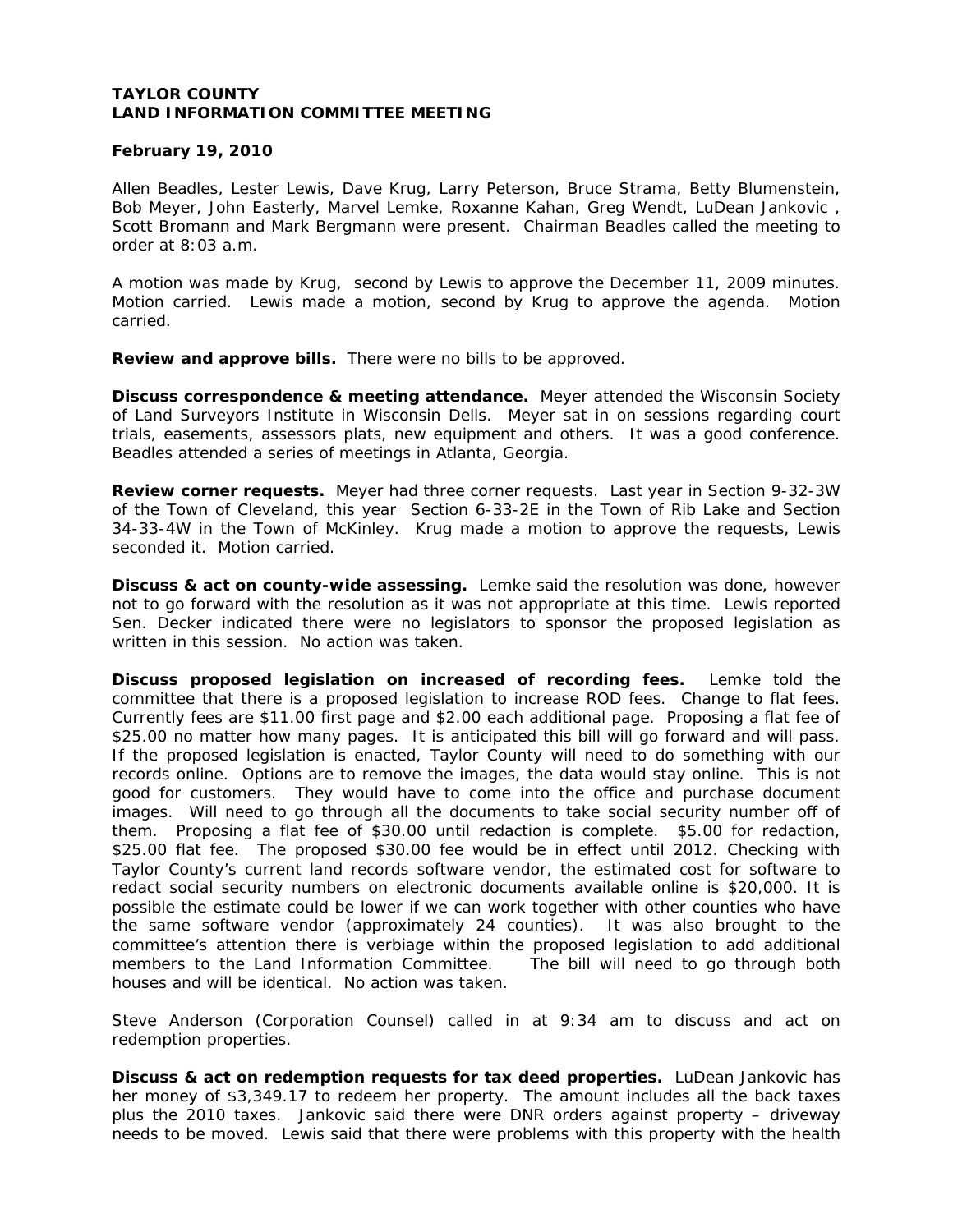department and the DNR. Jankovic lived there prior years – she said she had a trailer there for 5 years. Lewis asked her if she currently lived there. Jankovic said she did not. Jankovic said that it was a non-buildable lot and has an official letter that the driveway needs to be moved. With our former redemption criteria – the owner must live there (owners residence). Jankovic said she has had a 4 year fight with DNR. She received her permits. Lewis - why didn't you pay your taxes? Jankovic – money issues, fighting with the DNR. A motion was made by Krug to **deny the request** for Jankovic to redeem her property because it was not her residence. Second by Lewis. Motion carried.

Greg Wendt was present to ask to redeem his property at N3352 Woodland Rd, Medford. Total taxes and costs, except electric is \$19,689.52. Greg Wendt is living there. Wendt asked for a 90 day extension to redeem his property. He has to take money out of a 401K fund. If we allow extension, there will be an additional electric bill added to the amount. Lewis asked if Wendt could borrow against his 401K. Lewis made a motion to allow a 35 day (calendar days) extension to March 27<sup>th</sup> (Saturday), making March 29<sup>th</sup> the last day to redeem the property. If the property is not redeemed on March 29, 2010, Taylor County will start eviction immediately, giving the current tenant the required number days by statute (which will be verified by corp counsel) to evacuate the premises. Krug second the motion. Motion carried.

#### **Discuss & act on the payment of utilities for tax deed properties.**

Wendt paid the current Taylor Electric bill amounts which were \$155.24 for December 2009, \$142.72 for January 2010 and \$50.00 for transfer fees (\$347.96) to the Taylor County Treasurer. There will be additional electrical fees for February and March.

**Discuss & act on moving a driveway on the Jankovic site that was taken tax deed.** Jankovic hasn't been living there – driveway needs to be moved. Cost \$3,000.00 to move from existing driveway to new site. This can be put contingent on the Land Sale to move driveway. Terms and conditions can be specified at the next meeting.

#### **Discuss & act on when to send eviction notice and change locks on tax deed property.**

Kahan named off the Tax Deed parcels:

 Jakovic - N9111 County Rd C, Rib Lake, WI #032-00250-0000 Miller – Town of Ford, Sec. 30 #012-80002-0000 Mitchell – 521 Maple St. , Rib Lake, WI (2 lots) #176-00357-0000 & #176-00358-0000 Wendt (possible) – N3352 Woodland Rd, Medford #032-00734-0010 Frankiewicz – W2890 County Rd C., Medford #004-00714-0002 Sweda – N1217 County Rd F, Lublin #146-00152-0000

No locks need to be put on the Frankiewicz property.

**Discuss when to do property inspections of recently acquired tax deed properties.** No need to inspect properties.

**Discuss when prospective buyers of the tax deed parcels can view the interior of the buildings.** A motion was made by Lewis by appointment during the first week of May between 10 am – 4 pm for viewing. Land Auction Sale date will be on May 14, 2010 at 10 am with regular Land Information Committee meeting at 8 am. Krug second the motion. Motion carried.

**Discuss & set date for Land Sale.** Land Sale date will be on May 14, 2010 at 10 am.

**Discuss and act on use of WLIP base budget funds.** Zoning has offered to pay for ½ of the upcoming county-wide orthophotography project with money from their "Uniform